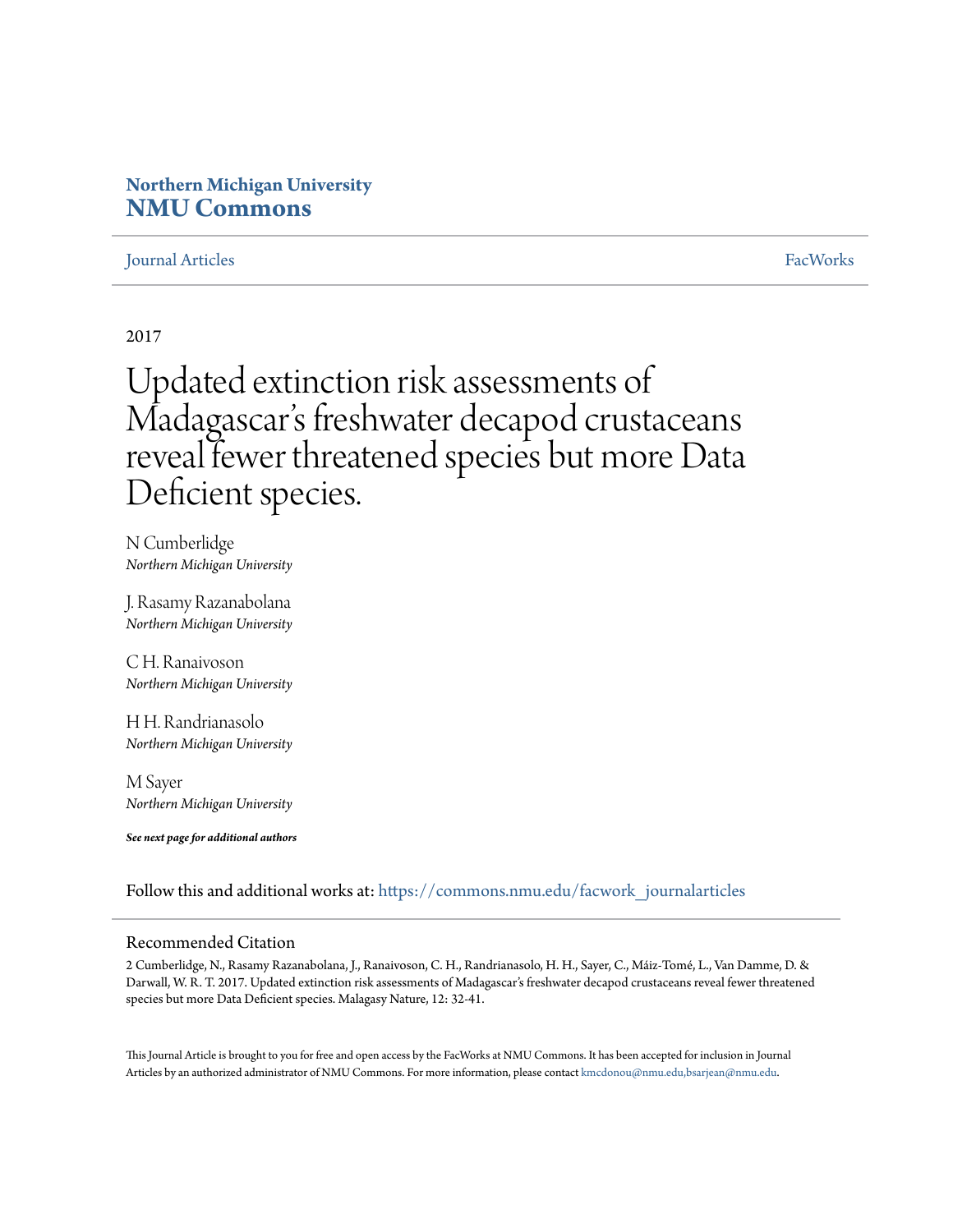#### **Author(s)**

N Cumberlidge, J. Rasamy Razanabolana, C H. Ranaivoson, H H. Randrianasolo, M Sayer, L Máiz-Tomé, D Van Damme, and W R T Darwall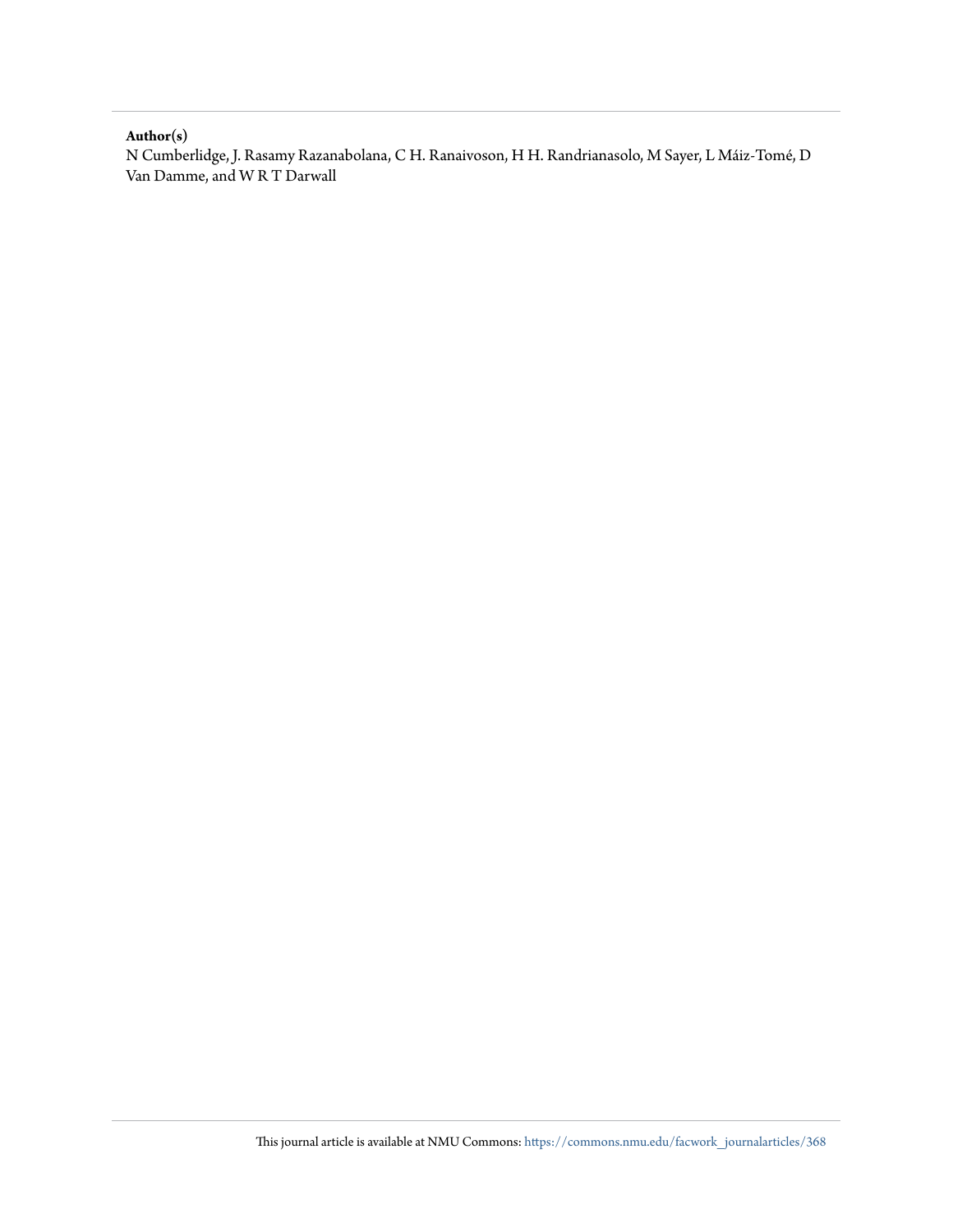# **Updated extinction risk assessments of Madagascar's freshwater decapod crustaceans reveal fewer threatened species but more Data Deficient species**

**Neil Cumberlidge1, Jeanne Rasamy Razanabolana2, Christian H. Ranaivoson2, Harison H. Randrianasolo3, Catherine Sayer4, Laura Máiz-Tomé4, Dirk Van Damme5 & William R. T. Darwall4** 1Department of Biology, Northern Michigan University, Marquette, Michigan 49855, USA Email: ncumberl@nmu.edu 2Mention Zoologie et Biodiversité Animale, Faculté des Sciences, Université d'Antananarivo, BP 906, Antananarivo 101, Madagascar E-mail: jeanne.rasamy@gmail.com, gammarinema@ gmail.com 3Conservation International, BP 5178, Antananarivo 101, Madagascar E-mail: hrandrianasolo@conservation.org 4Freshwater Biodiversity Unit, IUCN Global Species Programme, The David Attenborough Building, Pembroke Street, Cambridge, CB2 3QZ, United Kingdom E-mail: Catherine.Sayer@iucn.org, Laura.MaizTome@ iucn.org, william.darwall@iucn.org 5Paleontological Research Unit, Ghent University, Gent, Belgium

E-mail: Dirk.VanDamme@UGent.be

## **Abstract**

We report here on a new systematic assessment of the extinction risk of all 64 species of Malagasy freshwater decapods (freshwater crabs, crayfish, and freshwater shrimps). In Madagascar, this group has a richer species diversity and a higher endemism rate than comparable countries in the Afrotropical region. Recent exploration and new taxonomic studies have shown that Madagascar has 17 species of freshwater crabs (Potamonautidae), seven species of crayfish (Parastacidae), and 40 species of freshwater shrimps (Atyidae and Palaemonidae) most of which are endemic. These numbers are expected to rise as exploration continues. The main threats to Madagascar's freshwater decapod fauna are driven by a high human population density, increasingly disturbed habitats, extreme fragmentation, and poor land use practices.

The extinction risk status of each species of Madagascar's freshwater crabs, crayfish, and freshwater shrimps has been either assessed or reassessed against the IUCN (2012) Red List criteria. We conclude that one species of Malagasy freshwater decapod is Endangered, four are Vulnerable, 30 are Least Concern, and 28 are Data Deficient. The present study is a first step toward developing a conservation strategy for this fauna because the results will be used to update IUCN Red Lists and to identify Key Biodiversity Areas for Madagascar's threatened freshwater decapods. An understanding of the extinction risk of Madagascar's endemic freshwater decapod crustacean species is needed to underpin conservation planning and priority setting in this global biodiversity hotspot, and to complement existing information on the island's threatened vertebrates and invertebrates.

**Key words:** Potamonautidae, Parastacidae, Atyidae, Palaemonidae, Red List, KBAs, conservation

# **Résumé détaillé**

Nous rapportons ici une nouvelle évaluation systématique du risque d'extinction des 64 espèces de décapodes d'eau douce malgaches (crabes, écrevisses et crevettes). A Madagascar, ce groupe a une diversité spécifique plus riche et un taux d'endémisme plus élevé que ceux des pays comparables de la région afro tropicale. Une exploration récente et de nouvelles études taxonomiques ont montré que Madagascar dispose de 17 espèces de crabes d'eau douce (Potamonautidae), sept espèces d'écrevisses (Parastacidae) et 40 espèces de crevettes d'eau douce (Atyidae et Palaemonidae), dont la plupart sont endémiques. On prévoit que ces chiffres pourraient augmenter dans la mesure où l'exploration continue.

Les principales menaces qui pèsent sur la faune de décapodes d'eau douce de Madagascar résultent d'une forte densité de la population humaine, des habitats de plus en plus perturbés, de la fragmentation extrême, et des mauvaises pratiques

Cumberlidge, N., Rasamy Razanabolana, J., Ranaivoson, C. H., Randrianasolo, H. H., Sayer, C., Máiz-Tomé, L., Van Damme, D. & Darwall, W. R. T. 2017. Updated extinction risk assessments of Madagascar's freshwater decapod crustaceans reveal fewer threatened species but more Data Deficient species. *Malagasy Nature*, 12: 32-41.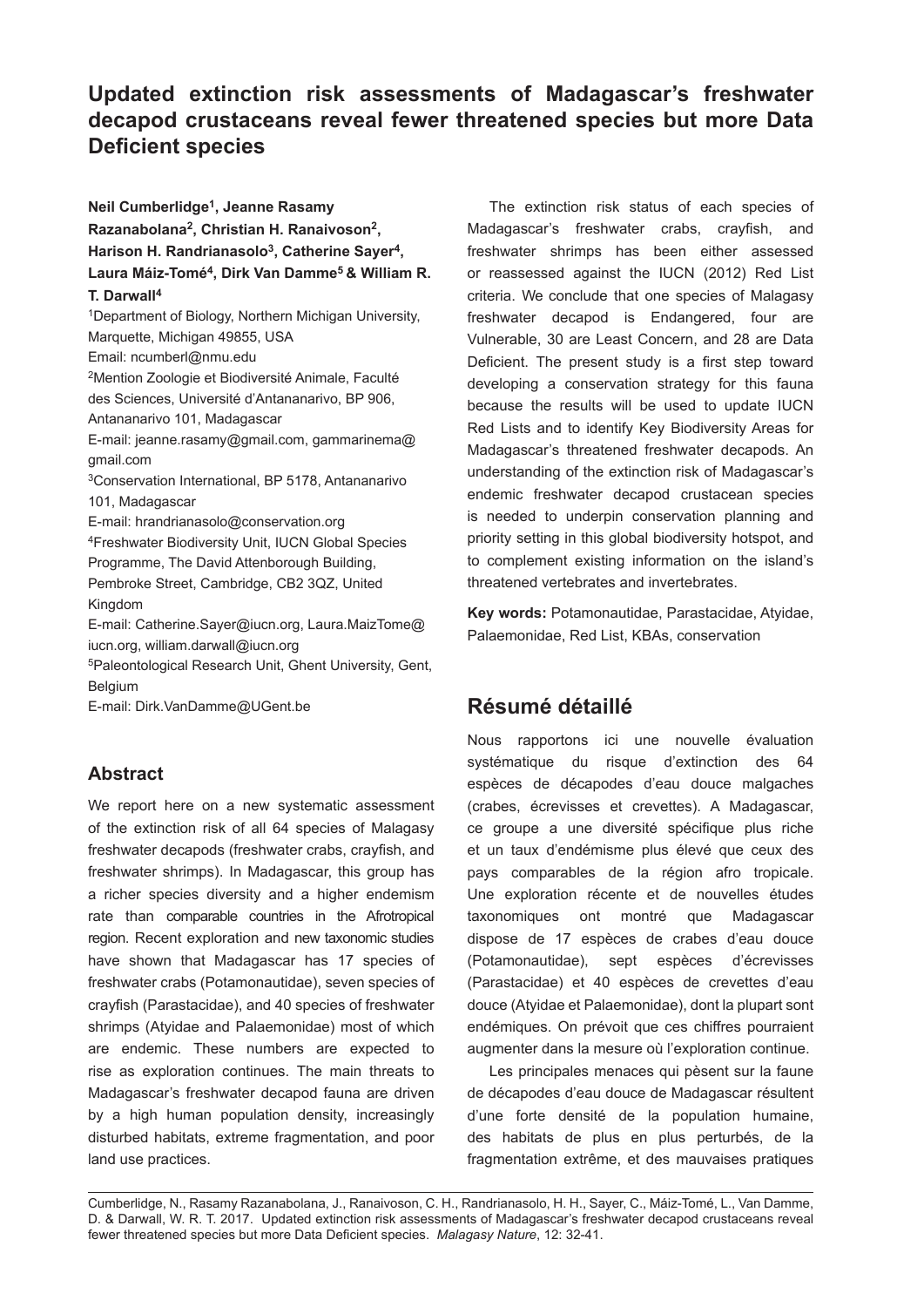d'utilisation des terres. L'état de conservation de chacune des 17 espèces de crabes d'eau douce, des sept espèces d'écrevisses, et des 40 espèces de crevettes d'eau douce a été soit évalué, soit réévalué par rapport aux critères de la Liste Rouge de l'IUCN (2012). Nous concluons qu'à Madagascar une espèce de décapodes d'eau douce a le statut En Danger, quatre Vulnérables, 30 en Préoccupation Mineure, et 28 en Données Insuffisantes. La présente étude est une première étape vers l'élaboration d'une stratégie de conservation de cette faune, car les résultats seront utilisés pour mettre à jour les listes rouges de l'UICN et pour identifier les zones clés de biodiversité de ces décapodes d'eau douce menacés de Madagascar. Une compréhension de l'état de conservation des espèces de crustacés décapodes d'eau douce endémiques de Madagascar est nécessaire en vue de soutenir la planification de la conservation, d'établir des priorités dans ce hotspot de la biodiversité mondiale, et de compléter les informations existantes sur les vertébrés et les invertébrés menacés de l'île.

**Mots clés :** Potamonautidae, Parastacidae, Atyidae, Palaemonidae, Liste Rouge, KBA, conservation

#### **Introduction**

This overview of the conservation status of Madagascar's freshwater decapod fauna (freshwater crabs, crayfish, and freshwater shrimps) is part of a joint project between the International Union for the Conservation of Nature (IUCN) and Conservation International to accelerate the conservation of Madagascar's threatened freshwater biodiversity. The conservation assessments of the four families of Malagasy freshwater decapods presented here apply the IUCN's Red List Categories and Criteria (version 3.1) (IUCN, 2012) to assign species to threat categories using quantitative data to estimate the relative risk of extinction for each species at the global scale (IUCN, 2012). The project aims to integrate the freshwater decapod Red List assessments with those of a representative portion of the island's other freshwater groups (mollusks, dragonflies, fish, and plants) and use the combined data to identify, delineate, and validate new Key Biodiversity Areas (KBAs) based on the needs of threatened freshwater organisms. The IUCN Red List of Threatened Species (hereafter referred to as the IUCN Red List) and freshwater KBAs are two powerful and internationally respected conservation tools that will be applied for the first time to aid in the protection of Madagascar's freshwater ecosystems (IUCN, 2016). The new KBAs will form the basis of a protected areas network for Madagascar's freshwater biodiversity. The prioritization of species for conservation action based on information on their distribution and their threats will help guide the development of conservation recovery plans. These tools will enable political and economic decision makers within Madagascar to develop biodiversity and conservation priorities for their freshwater ecosystems.

The results presented here for Madagascar's freshwater decapods take advantage of the recent surge of interest in this fauna in the form of collaborative explorations, taxonomic treatments, and extinction risk assessments by specialists (Cumberlidge *et al*., 2009; De Grave *et al*., 2014; Richman *et al*., 2014). Knowledge of the Malagasy freshwater decapod fauna has increased in all three groups (from five species in three genera to 17 species in eight genera for freshwater crabs, from six to seven species for crayfish, and from 34 to 40 species for freshwater shrimps). There is every prospect that the species counts in all of these groups will increase further as exploration continues. The high degree of endemism shown by the 64 species of Malagasy freshwater decapods (100% at the genus and species levels for crayfish and freshwater crabs, and 58% of species and 33% of genera for freshwater shrimps) is a characteristic that they share with many other freshwater organisms from this long-isolated tropical island (Cumberlidge *et al*., 2009; De Grave *et al*., 2014; Richman *et al*., 2014). The extensive loss of the island's freshwater habitats that is currently occurring is therefore of great concern for the future security of this fauna.

The island's diverse freshwater ecosystems and its unique wildlife are ultimately threatened by the activities of the rapidly growing human population that encroach on freshwater habitats in all parts of the island: the eastern humid rain forests, the drier and cooler central highlands and western savannas, and the arid and semi-arid southwestern areas. In all of these ecosystems, freshwater decapods live in lakes, streams, and rivers, as well as in adjacent terrestrial habitats such as forest floors, rocky crevices, and rain forest phytotelmata (Cumberlidge *et al*., 2002, 2005).

Until recently, all three groups of Malagasy freshwater decapods were poorly represented in museum collections and so for many species there is no reliable historical baseline against which to judge trends in distributions or populations. Encouragingly, the past two decades have seen a resurgence of interest in Madagascar's freshwater ecosystems, and biotic surveying of most groups of organisms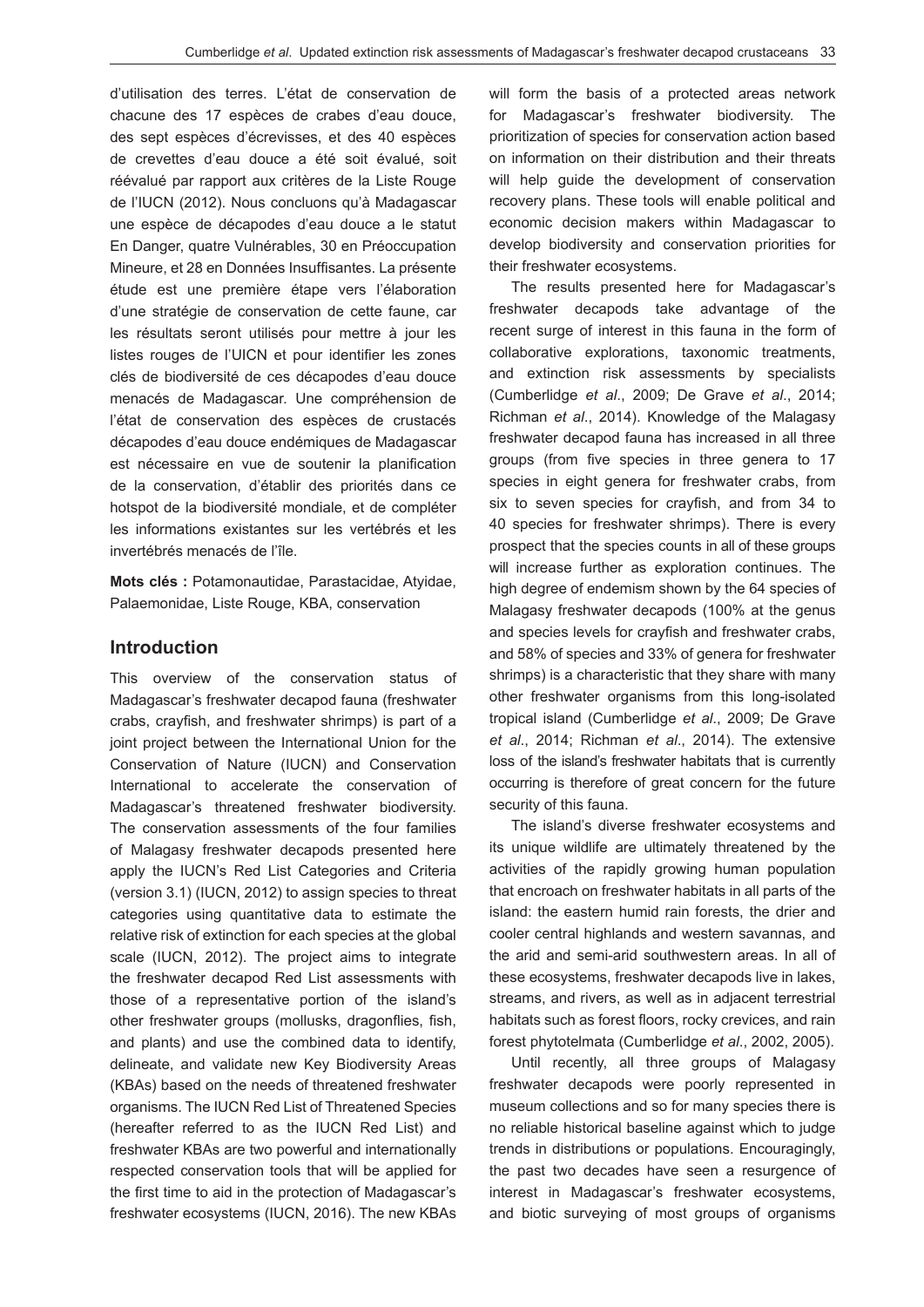has intensified throughout the island. Notably, Steven M. Goodman (Field Museum of Natural History, Chicago, USA, and Association Vahatra Association, Antananarivo, Madagascar) has compiled substantial collections of freshwater decapods from all parts of the island with the result, for example, that the Field Museum now houses the world's most extensive assemblage of Malagasy freshwater crabs. This wealth of recent material has formed the basis of the taxonomic revisions that have contributed to our present knowledge of species diversity on the island and has enabled the IUCN Red List assessments reported on here (Cumberlidge & Boyko, 2001; Cumberlidge & Sternberg, 2002, 2003; Cumberlidge *et al*., 2002, 2007, 2008, 2009, 2015a, 2015b; Reed & Cumberlidge, 2006; Cumberlidge, 2008a, 2008b, 2010; Cumberlidge & Meyer, 2009; Meyer *et al*., 2014). Convincing evidence is now emerging from recent phylogenetic studies (Crandall *et al*., 2000; De Grave *et al*., 2009; Daniels *et al*., 2015) that the four families of Malagasy freshwater decapods each represent a unique lineage with a distinct history that reflects their present-day relationships with neighboring southern continental faunas and is of considerable biogeographic significance. The remarkable diversity, richness, endemism, and phylogenetic uniqueness of Madagascar's freshwater decapod fauna and the immediate nature of the threats make the conservation of these animals a matter of the highest priority.

Freshwater ecosystems globally are undervalued in terms of the biodiversity they support and the services they provide to people. For example, it is estimated that almost 75% of the world's freshwater wetlands have been lost during the last century as a result of their neglect and misuse (Davidson, 2014). This loss has been accompanied by a global decline in the populations of freshwater species at a rate of loss that is almost double that of terrestrial and marine species (McLellan *et al*., 2014). Today, about one-third of all freshwater species on the IUCN Red List are threatened with extinction (IUCN, 2014a, b). The decline in freshwater habitats and in the freshwater species that depend on them is clearly visible in Madagascar whose extensive wetlands (rivers, streams, and lakes) are heavily disrupted and in generally poor condition (Conservation International, 2014). It is either the degradation or the complete loss of habitat that accounts for the high levels of threat to Madagascar's freshwater species (Darwall *et al*., 2009). For example, the loss of 80% of the original (pre-human) forest cover in Madagascar for agriculture, grazing, and brick making has resulted in water resource degradation, habitat loss, soil loss, desertification, and biodiversity erosion. Remarkably, the 2004 IUCN Red List assessment of Madagascar's freshwater fish found that 85% of the island's endemic species were threatened with extinction, that three species were already Extinct, and that another species was Extinct in the Wild (IUCN, 2004, 2014b). This represents one of the highest levels of threat to a species group at the national scale anywhere in the world.

The above reasons underline the need for the establishment of new protected areas for freshwater ecosystems that would represent a powerful tool for the conservation of these habitats. However, terrestrial wetlands are underrepresented in the present system of protected areas in Madagascar (Conservation International, 2014) and in continental Africa (Darwall *et al*., 2011). Encouragingly, the Government of Madagascar has recently reiterated its commitment to triple the protected area coverage of land and to ensure the effective management of all of its protected areas (IISD, 2014). We aim here to contribute to greater representation of freshwater habitats within the protected area network in Madagascar, and to the more effective protection of the freshwater species found within the existing protected areas.

#### **Methods**

The extinction risk of each of Madagascar's 64 species of freshwater decapods was evaluated using the IUCN Red List Categories and Criteria (version 3.1) (IUCN, 2012). Species were assigned to one of eight categories to indicate their relative extinction risk: Extinct (EX), Extinct in the Wild (EW), Critically Endangered (CR), Endangered (EN), Vulnerable (VU), Near Threatened (NT), Least Concern (LC), and Data Deficient (DD). Species assessed as VU, EN, or CR are described as threatened and face the highest risk of extinction in the wild. LC species are those with the lowest risk of extinction and these are typically common and widespread. DD species are those with insufficient information to assess their extinction risk. The reassessments and new assessments of the freshwater crabs and crayfish of Madagascar reported here used the IUCN Red List Categories and Criteria (version 3.1) (IUCN, 2012), and update the most recent global assessments of these two groups made in 2008 and 2010, respectively (Cumberlidge *et al*., 2009; Richman *et al*., 2014). The freshwater shrimps were assessed globally in 2013 using the IUCN Red List categories and criteria (version 3.1)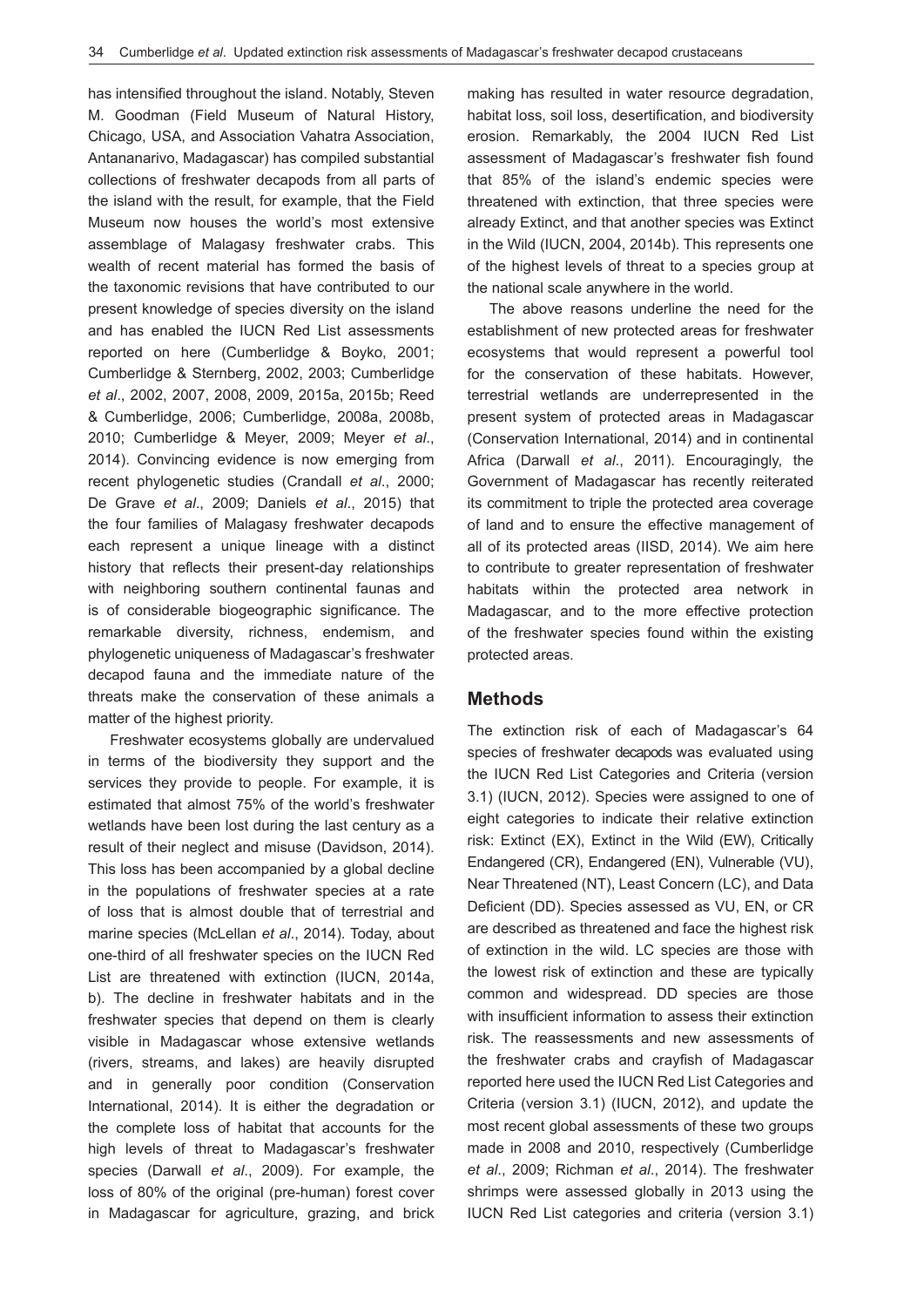(IUCN, 2012; De Grave *et al*., 2014) and it was not considered necessary to update the extinction risk assessments of the 40 Malagasy species included here during the workshop in Madagascar in 2016.

Before publication on the IUCN Red List, the extinction risk assessments presented here have all been subjected to vigorous peer review by the IUCN Species Survival Commission's Freshwater Crustacean Specialist Group, the IUCN Freshwater Biodiversity Unit, and the IUCN Red List Unit. Species were evaluated against all five of the IUCN Red List criteria (IUCN, 2012) and the final category assigned for each species was based on the highest threat category met for any of the criteria. Each criterion investigates different factors relating to extinction risk and the assessment process uses data on geographic range and population size and trends, in combination with information on life history, population structure, and threats to the species. The geographic range was estimated using the extent of occurrence (EOO) (the area contained within the minimum convex polygon around all sites of present occurrence) and/ or the area of occupancy (AOO) (the area within the EOO that is actually occupied by the taxon, estimated by overlaying a 2 x 2 km grid and summing the area of occupied cells). GeoCAT (Bachman *et al*., 2011) was used to calculate EOO and AOO measurements from point locality data. Locations were defined as areas in which a single threatening event (based on the primary threat to the species) could rapidly affect all individuals of the species present (IUCN Standards and Petitions Subcommittee, 2016). Very little population data were available for most species other than qualitative estimates based on the number of sites at which a species was present and its relative abundance at each site. Maps of species distributions were produced using ArcGIS software by ESRI. Assessments were made using information from the published and grey literature and from the personal knowledge of the expert assessors that were then reviewed by independent specialists at the workshop in Madagascar in 2016.

#### **Results**

The results of the application of the IUCN Red List protocols to Madagascar's 64 species of freshwater decapods are presented in Tables 1 and 2. Table 1 lists the seven species of crayfish and the 17 species of freshwater crabs (in eight genera) with their extinction risk category, while Table 2 lists the assessments for the two families of freshwater shrimps. These tables also serve

**Table 1.** Checklist of the crayfishes and freshwater crabs of Madagascar (Parasticidae, Potamonautidae). Extinction risk category is derived using the IUCN (2012) Red List criteria. EN, Endangered; VU, Vulnerable; LC, Least Concern; DD, Data Deficient.

| Family                        | <b>Species</b>                                 | <b>RL Category</b><br>(2009) | <b>Criteria</b> | <b>RL Category</b><br>(2016) | <b>Criteria</b>     |
|-------------------------------|------------------------------------------------|------------------------------|-----------------|------------------------------|---------------------|
| Parastacidae                  | Astacoides crosnieri                           | DD                           |                 | VU                           | B1ab(iii,v)         |
| Parastacidae                  | Astacoides hobbsi                              | DD                           |                 | VU                           | D <sub>2</sub>      |
| Parastacidae                  | Astacoides madagascariensis                    | DD                           |                 | LC                           |                     |
| Parastacidae                  | Astacoides petiti                              | DD                           |                 | DD                           |                     |
| Parastacidae                  | Astacoides betsileoensis                       | EN                           | B1ab(iii)       | VU                           | B1ab(iii)+B2ab(iii) |
| Parastacidae                  | Astacoides caldwelli                           | EN                           | B1ab(iii)       | VU                           | B1ab(iii)           |
| Parastacidae                  | Astacoides granulimanus                        | LC                           |                 | LC                           |                     |
|                               | Potamonautidae Malagasya goodmani              | DD                           |                 | DD                           |                     |
|                               | Potamonautidae Marojejy longimerus             | DD                           |                 | DD                           |                     |
|                               | Potamonautidae Skelosophusa eumeces            | DD                           |                 | <b>DD</b>                    |                     |
|                               | Potamonautidae Skelosophusa gollardi           | DD                           |                 | DD                           |                     |
|                               | Potamonautidae Skelosophusa prolixa            | DD                           |                 | DD                           |                     |
| Potamonautidae Foza raimundi  |                                                | LC                           |                 | LC                           |                     |
|                               | Potamonautidae Hydrothelphusa agilis           | LС                           |                 | <b>LC</b>                    |                     |
|                               | Potamonautidae Hydrothelphusa bombetokensis    | LC                           |                 | LC                           |                     |
|                               | Potamonautidae Hydrothelphusa goudoti          | LC                           |                 | <b>LC</b>                    |                     |
|                               | Potamonautidae Hydrothelphusa madagascariensis | LC                           |                 | LC                           |                     |
|                               | Potamonautidae Hydrothelphusa vencesi          | LC                           |                 | LC                           |                     |
|                               | Potamonautidae Malagasya antongilensis         | LC                           |                 | LC                           |                     |
|                               | Potamonautidae Boreathelphusa uglowi           | VU                           | B1ab(iii) D2    | EN                           | B1ab(iii)           |
|                               | Potamonautidae Madagapotamon humberti          | VU                           | D <sub>2</sub>  | LC                           |                     |
| Potamonautidae Foza manonae   |                                                | <b>NA</b>                    |                 | DD                           |                     |
|                               | Potamonautidae Glabrithelphusa angene          | <b>NA</b>                    |                 | DD                           |                     |
| Potamonautidae Foza ambohitra |                                                | <b>NA</b>                    |                 | LC                           |                     |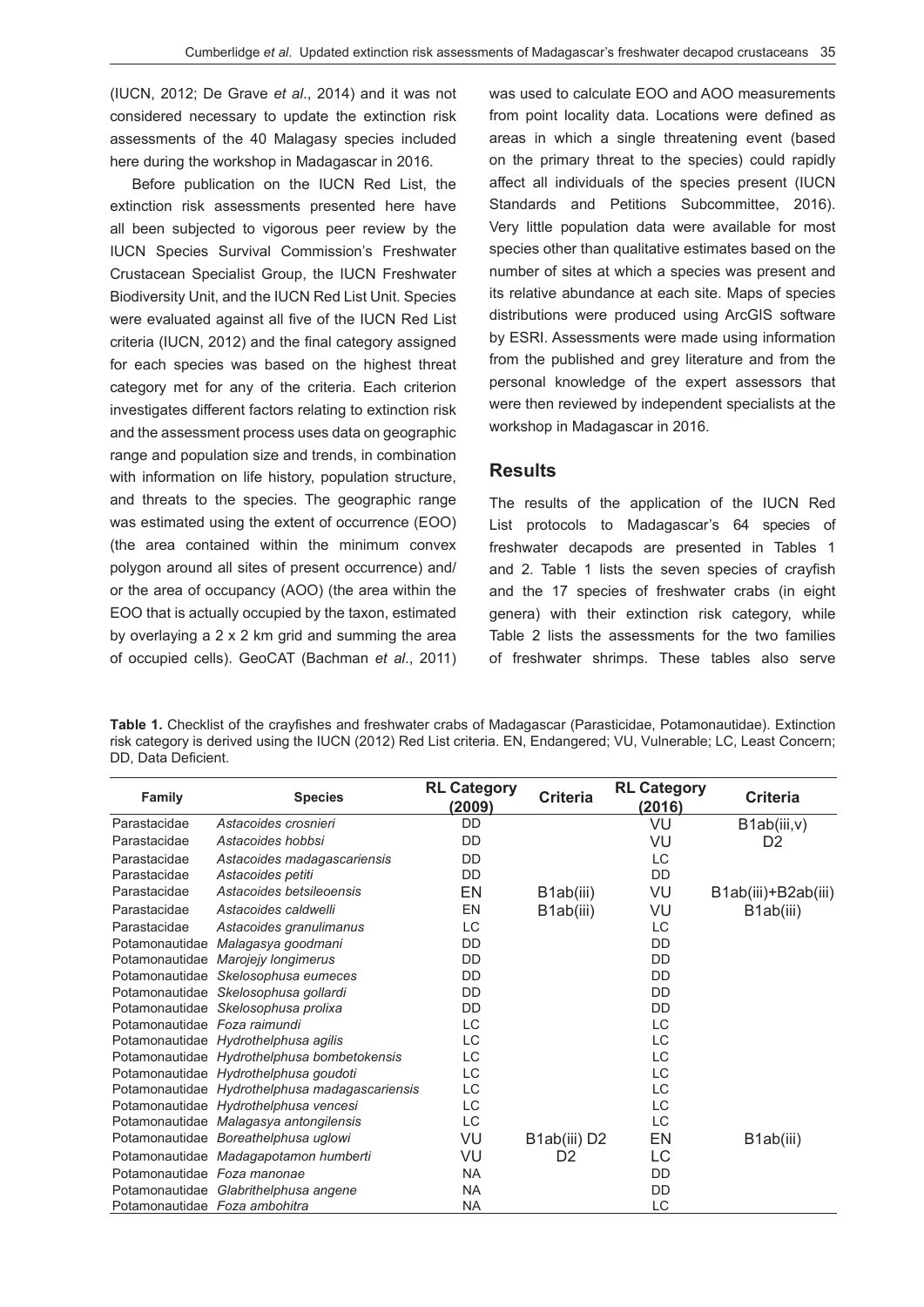**Table 2.** Checklist of the freshwater shrimps of Madagascar (Atyidae, Palaemonidae). Conservation status is derived using the IUCN (2012) Red List criteria. DD, Data Deficient; LC, Least Concern. Data from De Grave *et al*. (2014).

|              |                                       | <b>RL Category</b> |
|--------------|---------------------------------------|--------------------|
| Family       | <b>Species</b>                        | (2014)             |
| Atyidae      | Caridina crurispinata                 | DD                 |
| Atyidae      | Caridina edulis                       | DD                 |
| Atyidae      | Caridina lamiana                      | DD                 |
| Atyidae      | Caridina lipalmaria                   | DD                 |
| Atyidae      | Caridina norvestica                   | DD                 |
| Atyidae      | Caridina parvocula                    | DD                 |
| Atyidae      | Caridina petiti                       | DD                 |
| Atyidae      | Caridina steineri                     | DD                 |
| Atyidae      | Caridina troglophila                  | DD                 |
| Atyidae      | Caridina unca                         | DD                 |
| Atyidae      | Monsamnis carpolongus                 | DD                 |
| Atyidae      | Parisia dentata                       | DD                 |
| Atyidae      | Parisia edentata                      | DD                 |
| Atyidae      | Parisia macrophthalma                 | DD                 |
| Atyidae      | Parisia microphthalma                 | DD                 |
| Atyidae      | Typhlopatsa pauliani                  | DD                 |
| Atyidae      | Atyoida serrata                       | LC                 |
| Atyidae      | Caridina angulata                     | LC                 |
| Atyidae      | Caridina brachydactyla                | LC                 |
| Atyidae      | Caridina calmani                      | LC                 |
| Atyidae      | Caridina gracilirostris               | LC                 |
| Atyidae      | Caridina hova                         | LC                 |
| Atyidae      | Caridina isaloensis                   | LC                 |
| Atyidae      | Caridina natalensis                   | LC                 |
| Atyidae      | Caridina serratirostris               | LC                 |
| Atyidae      | Caridina typus                        | LC                 |
| Atyidae      | Caridina xiphias                      | LC                 |
|              | Palaemonidae Macrobrachium glabrum    | DD                 |
| Palaemonidae | Macrobrachium                         | DD                 |
|              | hildebrandti                          |                    |
|              | Palaemonidae Macrobrachium petiti     | DD                 |
|              | Palaemonidae Macrobrachium therezieni | DD                 |
|              | Palaemonidae Macrobrachium australe   | LC                 |
| Palaemonidae | Macrobrachium                         | LC                 |
|              | dolichodactylus                       |                    |
|              | Palaemonidae Macrobrachium idae       | LC                 |
|              | Palaemonidae Macrobrachium idella     | LC                 |
| Palaemonidae | Macrobrachium lar                     | LC                 |
| Palaemonidae | Macrobrachium                         | LC                 |
|              | lepidactylus                          |                    |
|              | Palaemonidae Macrobrachium patsa      | LC                 |
|              | Palaemonidae Macrobrachium rude       | LC                 |
| Palaemonidae | Macrobrachium                         | LC                 |
|              | scabriculum                           |                    |
|              |                                       |                    |

as the most up to date species checklists for the four families of freshwater decapods found on the island. Changes of Red List extinction risk category from the last assessments of the freshwater crabs and crayfish made in 2008 and 2010, respectively, are also shown in Table 1. The category changes made to the extinction risk assessments affect six species of crayfish (*Astacoides betsileoensis*  Petit, 1923, *A*. *caldwelli* (Bate, 1865), *A*. *crosnieri*  Hobbs, 1987, *A*. *hobbsi* Boyko, Ravoahangimalala, Randriamasimanana & Razafindrazaka, 2005 and

*A*. *madagascariensis* (Milne-Edwards & Audouin, 1839), and two species of freshwater crabs (*Boreathelphusa uglowi* (Cumberlidge & Sternberg, 2002)*,* and *Madagapotamon humberti* (Bott, 1965). These changes include downlisting two EN species to VU and one VU species to LC, and uplisting one VU species to EN (Table 1). These are non-genuine changes resulting from new locality data and do not imply actual improvements and deteriorations in extinction risk.

#### **Crayfish**

The reassessments of the seven species of crayfish from Madagascar are as follows: four are VU (*Astacoides betsileoensis*, *A*. *caldwelli*, *A*. *crosnieri*, and *A*. *hobbsi*), two are LC, one is DD, and none are NT, EN, CR, EW, or EX. Two of the VU species (*A. betsileoensis* and *A. caldwelli*) are downlisted from EN (Jones, 2010a, 2010b) to VU. The four threatened VU species of crayfish are categorized based on their restricted geographic ranges using criterion B of the IUCN Red List categories and criteria (IUCN, 2012). All four species have an EOO of less than 20,000  $km<sup>2</sup>$  (B1) (and an AOO of less than 2,000 km<sup>2</sup> (B2) in the case of *A*. *hobbsi*), all occur in 10 or fewer locations (subcriterion a), and all are experiencing continuing declines in the area, extent and/or quality of their habitat [subcriterion b (iii)] (and in the number of mature individuals [subcriterion b (v)] in *A. crosnieri*). Continuing declines were inferred if the habitat is threatened by agricultural encroachment and not in a protected area, or if the habitat is within a protected area but is still subject to anthropogenic impacts such as pollution, habitat disturbance, and the spread of invasive species. The VU assessment for *A*. *hobbsi* is based on its very restricted population (using criterion D2 of the IUCN Red List categories and criteria [IUCN, 2012]) and because this species is considered to be vulnerable to plausible threats that could quickly lead to it becoming CR or even EX.

#### **Freshwater crabs**

The reassessments and new assessments of the 17 species of freshwater crabs from Madagascar are as follows: one is EN (*Boreathelphusa uglowi*), nine are LC, seven are DD, and none are NT, VU, CR, EW, or EX. One of the LC species (*Madagapotamon humberti*) is downlisted from VU (Cumberlidge, 2008a). One of the three species that is assessed for the first time here (*Foza ambohitra* Cumberlidge & Meyer, 2009) is LC based on recently collected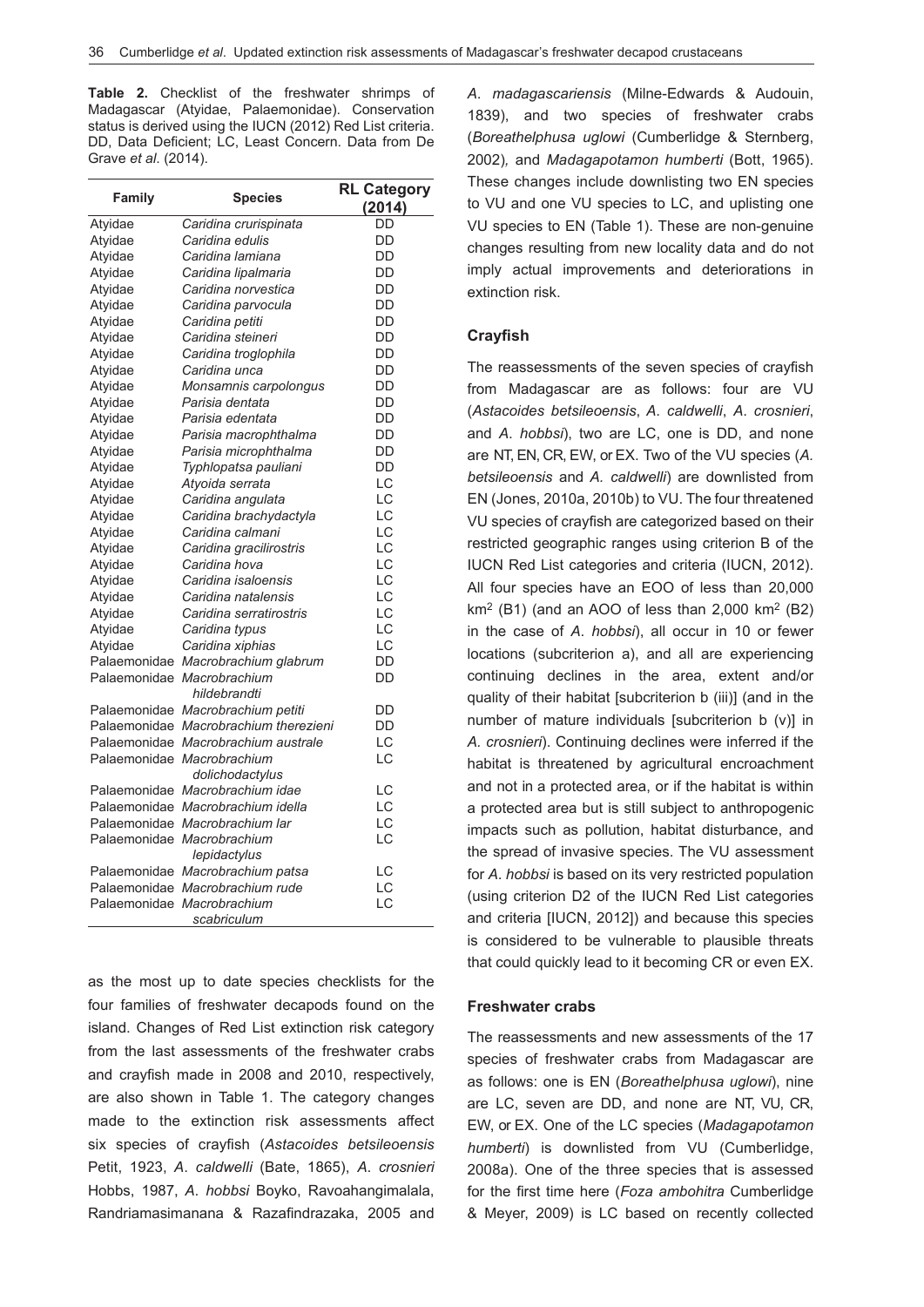material from a new locality in a protected area (Ankarana Special Reserve) that increased its original EOO (distributional range). The other two species (*Glabrithelphusa angene* Meyer, Cumberlidge & Koppin, 2014 and *F*. *manonae*  Cumberlidge**,** Klaus, Meyer, & Koppin, 2015) are DD due to a lack of basic information. It is encouraging that half of the Malagasy freshwater crab fauna (nine out of 17 species) is LC, including all five species of *Hydrothelphusa* Milne-Edwards, 1872, plus *F*. *raimundi* Reed & Cumberlidge, 2006, *F*. *ambohitra* Cumberlidge & Meyer, 2009, *Malagasya antongilensis* (Rathbun, 1904), and *Madagapotamon humberti*. *Boreathelphusa uglowi* is uplisted from VU (Cumberlidge, 2008c; Cumberlidge *et al.*, 2009) to EN because it has an EOO of less than 5,000 km2 (B1), is found in five or fewer locations (subcriterion a), and is experiencing continuing declines in the area, extent and/or quality of its habitat [subcriterion b(iii)]. The downlisting of *M*. *humberti* from VU (Cumberlidge, 2008a, Cumberlidge *et al.*, 2009) to LC is due to its recent collection from a number of new localities in Antsiranana Province all within protected areas (Ankarana Special Reserve*,*  Montagne des Français Reserve, Orangea Reserve, and Analamerana Special Reserve) (Cumberlidge *et al*., 2015a). The seven DD species that are too poorly known to even carry out an extinction risk assessment are *Malagasya goodmani* (Cumberlidge, Boyko & Harvey, 2002), *Marojejy longimerus*  (Cumberlidge, Boyko & Harvey, 2002), *Skelosophusa gollhardi* (Bott, 1965), *S*. *prolixa* Ng & Takeda, 1994, *S*. *eumeces* Ng & Takeda, 1994, *F*. *manonae,* and *G*. *angene*.

#### **Freshwater shrimps**

Data on the extinction risk of the 40 species of Malagasy freshwater shrimps assessed globally in 2013 using the IUCN Red List Categories and Criteria (version 3.1) (IUCN, 2012) (De Grave *et al*., 2014) revealed that the Atyidae includes 11 LC and 16 DD species, while the Palaemonidae includes nine LC and four DD species. It is encouraging that half of Madagascar's freshwater shrimp fauna is LC and not threatened with immediate extinction, but discouraging that the other half are too poorly known to assess. While no species of Malagasy freshwater shrimp is in any of the threatened categories (De Grave *et al*., 2014), this may change as the large numbers of DD species become better known.

#### **Discussion**

Madagascar's freshwater decapod fauna is undoubtedly rich in comparison with other similarsized and better-studied areas of Africa. For example, both South Africa  $(1,222,000 \text{ km}^2, 19 \text{ species}, \text{ one})$ genus) and Angola (1,248,000 km2, nine species, one genus) have a territorial area of about twice that of Madagascar (587,040 km2), but both have fewer genera and species when compared to Madagascar (17 species, eight genera) (Cumberlidge & Tavares, 2006; Cumberlidge & Daniels, 2007; Cumberlidge *et al*., 2009). Similarly, South Africa and Angola each have fewer species of freshwater shrimps (13 and six species, respectively) than Madagascar (which has 40 species), but Madagascar (seven genera) has a significantly higher richness at the genus level than both South Africa and Angola (three genera each) (De Grave *et al*., 2014). Although freshwater crayfish are not native to continental Africa, Madagascar's parastacid species richness (seven species in one genus) compares well with the crayfish fauna of the entire continent of South America (12 species in three genera) but poorly with that of Australia (124 species, 11 genera). The high degree of endemism shown by Madagascar's freshwater decapods is similar to the pattern shown by several other invertebrate and vertebrate groups, and reflects the long absence of biotic exchange between the island and the mainland that has resulted in genetic isolation and remarkable radiations within Madagascar's fauna and flora.

Approximately 80% of Madagascar's freshwater crab species are restricted to the island's northern province of Antsiranana (43,406 km²) which includes forested mountains, dry forests, and karst landscapes but represents only about 8% of the island's area. Crayfish are found in more than half of the island's freshwater habitats, but their range is restricted to forested mountains with cool streams and rivers in just four provinces (Antananarivo, Toamasina, Fianarantsoa, and Toliara) in an area of between 86,683 and 122,960 km2 or 15-21% of the island. Madagascar's freshwater shrimp species include those that are thought to be found throughout the island, those whose distribution is restricted to a part of the island, and those whose distribution also includes continental Africa and some of the nearby Indian Ocean islands.

Madagascar's remarkable freshwater decapods fauna appears at first sight to be relatively unthreatened because about half (47%) of its species are LC, and only five of its 64 species (8%) are threatened with extinction. However, this may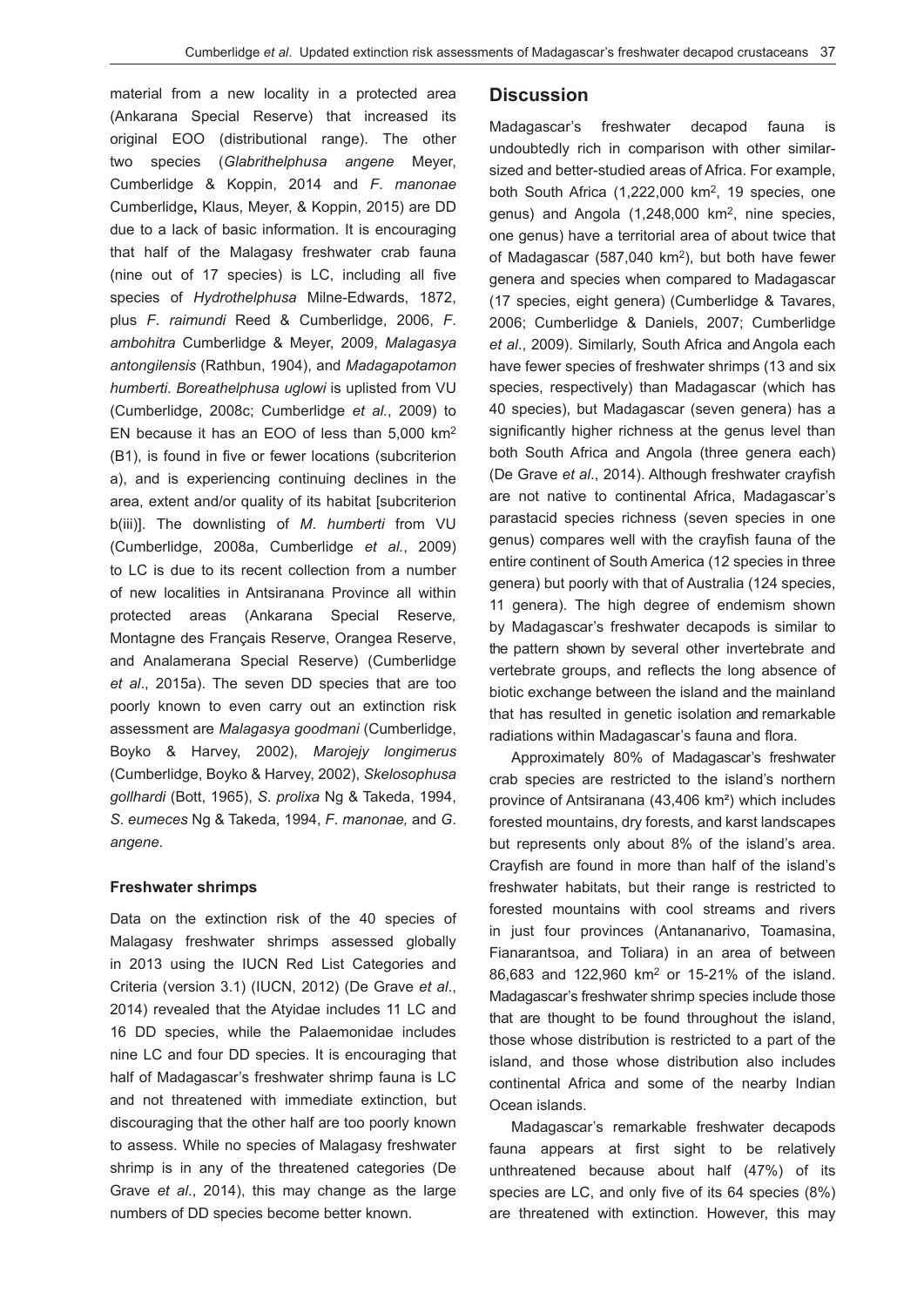be a significant undercount of threatened species because 28 out of its 64 species (44%) are too poorly known to assess their extinction risk. These DD Malagasy species of freshwater decapods introduce an element of uncertainty into the conservation planning process because their extinction risk (when eventually assessed) may either increase or decrease the number of threatened species (VU, EN, or CR), or it may not change current estimates if all of these species prove to be LC. However, it is likely that further surveying will reveal that many of the DD species should be assigned to a threatened category because they are truly single-locality endemics with a very narrow distributional range, a profile typical of many of the species currently in threatened categories worldwide (Cumberlidge *et al*., 2009). Clearly, the threatened and DD species of endemic Malagasy freshwater decapods present obvious foci for future ecological fieldwork, biotic inventories, and conservation prioritization activities.

Several important questions remain unanswered due to the lack of data. Those species that are known from a very small EOO and/or a small population may either be naturally restricted and difficult to find, or they may be the remnants of a more abundant widespread population that is now in sudden decline due to habitat loss or other impacts. This can be tested with more intensive sampling coupled with a study of population genetic data (Buhay & Crandall, 2005). Clearly, more surveying for freshwater decapods is needed, especially in those areas where threatened or DD species are known to occur, and up to date data on habitat requirements and population trends need to be gathered. It is clear that recovery plans need to be developed for the five threatened species of crayfish and freshwater crabs found in Madagascar and that studies on the 28 species of DD species in all three groups of freshwater decapods need to be intensified. The DD assessments included in this work are all based on a lack of information of the true distribution of the species. That is, we recognize that the area where a DD species is currently known from (usually only one locality) is not necessarily it is true overall range. In the event that further repeated surveying confirms that the species is indeed found only in a one locality then the new data would allow further analyses that may result in a different extinction risk assessment. It should be emphasized that DD does not mean that a species is not of conservation concern, only that we do not have sufficient information to estimate its extinction risk. Indeed, in many cases it is recommended that DD species be treated as threatened.

Threats to Madagascar's aquatic organisms and their habitats include invasive alien species. For example, more than 90% of the freshwater fish biomass comprises exotic species, and the invasive parthenogenetic marbled crayfish (marmorkrebs, *Procambarus fallax virginalis*) has become established in only a few years (Jones *et al*., 2009). Marbled crayfish pose a special problem on Madagascar because they can establish a new population from a single individual, and because they have a high reproductive rate. Other threats to aquatic habitats include deforestation because the remaining forests are seriously threatened by encroachment and illegal produce extraction. It is of concern that immediate threats to the island's aquatic habitats also include pesticides, local climate change, rainwater acidification, and silt loads from increased erosion.

The results of the extinction risk assessment of the entire Malagasy amphibian fauna (Stuart *et al*., 2004) indicate that these animals are far more threatened than the freshwater decapods. For example, 140/309 amphibian species (45%) were assessed as threatened with extinction (CR, EN, or VU) (vs. 5/64 species (8%) of freshwater decapods), but it is encouraging that no extinctions have been reported for either of these groups. Malagasy amphibians are also much better known than freshwater decapods with only 19/309 (6%) of species of amphibians DD (compared to 44% DD for freshwater decapods), while similar proportions of species of amphibians (131/309, 42%) and freshwater decapods (47%) are LC and not currently threatened with extinction.

The conservation of freshwater decapods depends on preserving large enough patches of natural freshwater habitat to maintain good water quality because many species are sensitive to polluted or silted waters and do not survive exposure (Bahir *et al*., 2005). It is therefore of great concern that water quality is deteriorating even in key natural habitats in Madagascar. The Promise of Sydney (IISD, 2014) notes that:

"*Freshwaters are often only incidentally included as part of protected areas, or as borders to protected areas, without representative support for their management and conservation*", and recommends that: "*Countries give careful attention to ensuring that protected areas are identified and managed to conserve species and ecological processes across the biomes of land, freshwater, and marine*".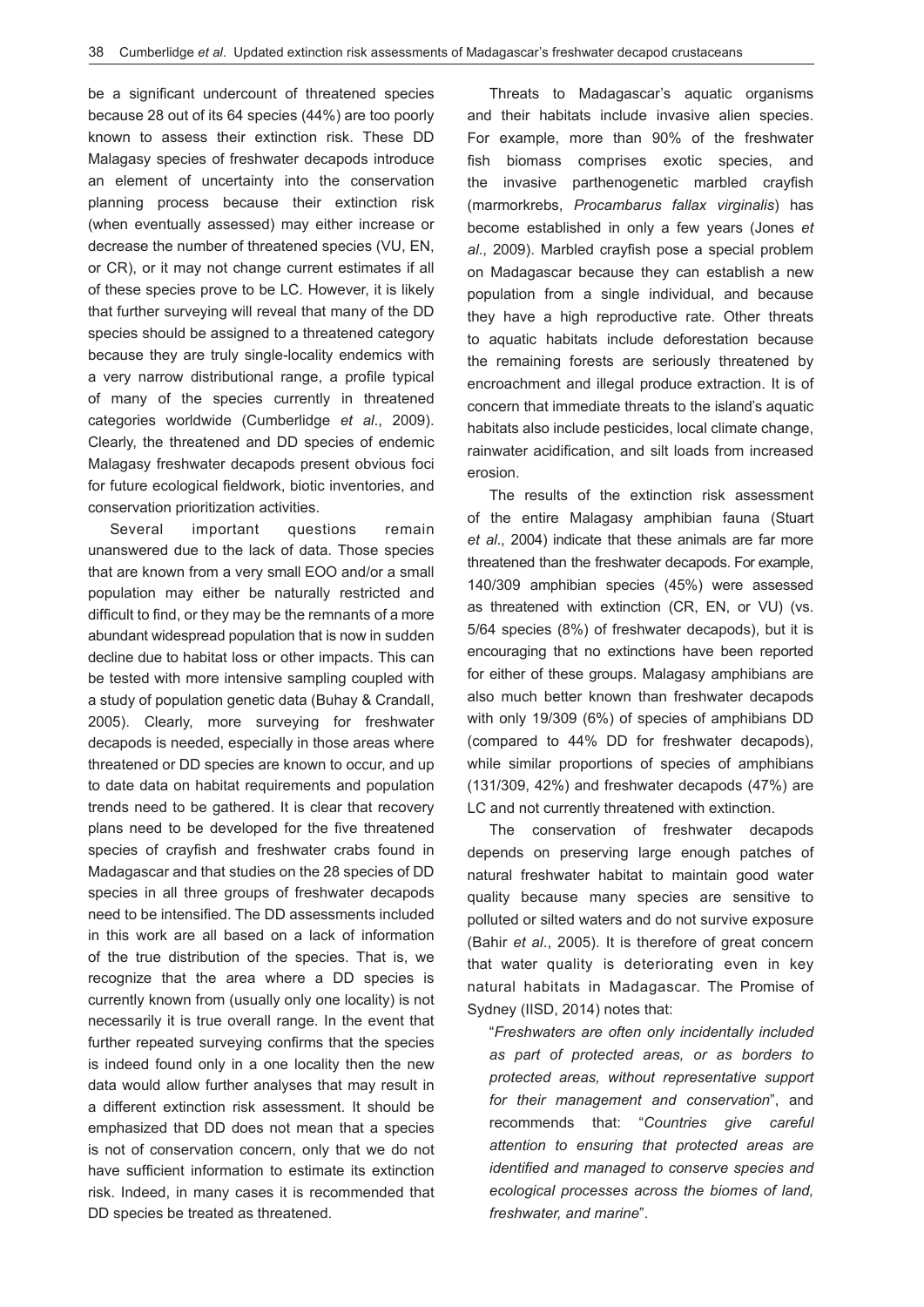## **Acknowledgements**

This work was supported by a Grant Agreement between Conservation International Foundation (CI) and IUCN, International Union for Conservation of Nature and Natural Resources (Global Species Programme; Freshwater Biodiversity Unit) ("Mobilising Freshwater Biodiversity Information for Better Representation within Protected Areas in Madagascar" (GEM Number: 65744, Agresso Contract Master File: 6000430, Agresso Vendor Master File: 100425). Funding was made available through the Critical Ecosystem Partnership Fund (CEPF), a joint initiative of CI, the International Bank for Reconstruction and Development (IBRD), the Global Environment Facility (through the IBRD as the implementing agency), the Government of Japan (through IBRD as a trustee of grant funds provided by the Ministry of Finance), the John D. and Catherine T. MacArthur Foundation, l'Agence Française de Développement, and the European Union. Sylvie Andriambololonera and Peter B. Phillipson (both Missouri Botanical Garden) and William R. T. Darwall (IUCN, Head of the Freshwater Biodiversity Unit, Global Species Programme) are thanked for organising and hosting the IUCN Red List workshop on Freshwater Biodiversity in Madagascar and the Indian Ocean Islands Hotspot held in Antananarivo in July 2016. This workshop was part of a project funded by the CEPF and coordinated by the IUCN Global species Programme for Freshwater Biodiversity. We also thank Steven M. Goodman of the Field Museum of Natural History, Chicago, USA, who collected most of the freshwater crab specimens included here, and we are grateful to Marty Prydzia, Joachim Gerber, and Janet Voight of the Field Museum of Natural History for kindly loaning some of the specimens to the first author that were used in this study. Finally, we recognize the significant contribution of Sammy De Grave (Oxford University, UK) and the team of specialists who produced the IUCN Red List assessments for the Malagasy freshwater shrimps that have been included in this study. The manuscript has been improved by comments from reviewers Julia Jones and Keith A. Crandall.

### **References**

- **Bachman, S., Moat, J., Hill, A. W., de Torre, J. & Scott, B. 2011.** Supporting Red List threat assessments with GeoCAT: Geospatial conservation assessment tool. *ZooKeys*, 150: 117-126.
- **Bahir, M. M., Ng, P. K. L., Crandall, K. & Pethiyagoda, R. 2005.** A conservation assessment of the freshwater

crabs of Sri Lanka. *The Raffles Bulletin of Zoology*, Supplement 12: 121-126.

- **Buhay, J. E. & Crandall, K. A. 2005.** Subterranean phylogeography of freshwater crayfishes shows extensive gene flow and surprisingly large population sizes. *Molecular Ecology*, 14: 4259-4273.
- **Conservation International. 2014.** Ecosystem profile. Madagascar and Indian Ocean Islands. Conservation International, Antananarivo.
- **Crandall, K. A., Harris, D. J. & Fetzner Jr, J. W. 2000.** The monophyletic origin of freshwater crayfish estimated from nuclear and mitochondrial DNA sequences. *Proceedings of the Royal Society of London*, 267: 1679- 1686.
- **Cumberlidge, N. 2008a.** *Madagapotamon humberti*. In *IUCN 2013. IUCN Red List of threatened species*. Version 2013.2. www.iucnredlist.org. Downloaded 13 May 2014.
- **Cumberlidge, N. 2008b.** *Boreas uglowi*. In *IUCN 2013. IUCN Red List of Threatened Species*. Version 2013.2. www.iucnredlist.org. Downloaded 13 May 2014.
- **Cumberlidge, N. 2010.** *Boreathelphusa*, a replacement name for *Boreas* Cumberlidge and Sternberg, 2002 (Crustacea: Brachyura: Potamonautidae), preoccupied by *Boreas* Morris, 19870 (Bryozoa: Hippothoidae). *Zootaxa*, 2450: 68.
- **Cumberlidge, N. & Boyko, C. B. 2001.** *Les crabes d'eau douce et les écrevisses (Crustacea: Decapoda:*  Brachyura *et Astacoidea).* In Inventaire biologique du Parc National de Ranomafana et du couloir forestier qui la relie au Parc National d'Andringitra, eds. S. M. Goodman & V. R. Razafindratsita. *Recherches Pour le Développement*, *Série Sciences Biologiques*, 17: 125- 132.
- **Cumberlidge, N. & Daniels, S. R. 2007.** A conservation assessment of the freshwater crabs of southern Africa (Brachyura: Potamonautidae). *African Journal of Ecology*, 46(1): 74-79.
- **Cumberlidge, N. & Meyer, K. S. 2009.** A new species of *Foza* Reed & Cumberlidge, 2006, from northern Madagascar (Decapoda, Brachyura, Potamoidea, Potamonautidae), with a redescription of *F*. *goudoti*  (H. Milne Edwards, 1853) comb. n., and comments on *Skelosophusa prolixa* Ng & Takeda, 1994. *ZooKeys*, 18: 77-89.
- **Cumberlidge, N. & Sternberg, R. V. 2002.** The freshwater crabs of Madagascar (Decapoda: Potamoidea: Potamonautidae). *Zoosystema*, 24(1): 41-79.
- **Cumberlidge, N. & Sternberg, R. V. 2003.** The freshwater crabs of Madagascar*.* In *The natural history of Madagascar*, eds. S. M. Goodman & J. P. Benstead, pp. 612-617. The Universty of Chicago Press, Chicago.
- **Cumberlidge, N. & Tavares, M. 2006.** Remarks on the freshwater crabs of Angola, southwestern Africa, with the description of *Potamonautes kensleyi*, new species (Brachyura: Potamoidea: Potamonautidae). *Journal of Crustacean Biology*, 26(2): 248-257.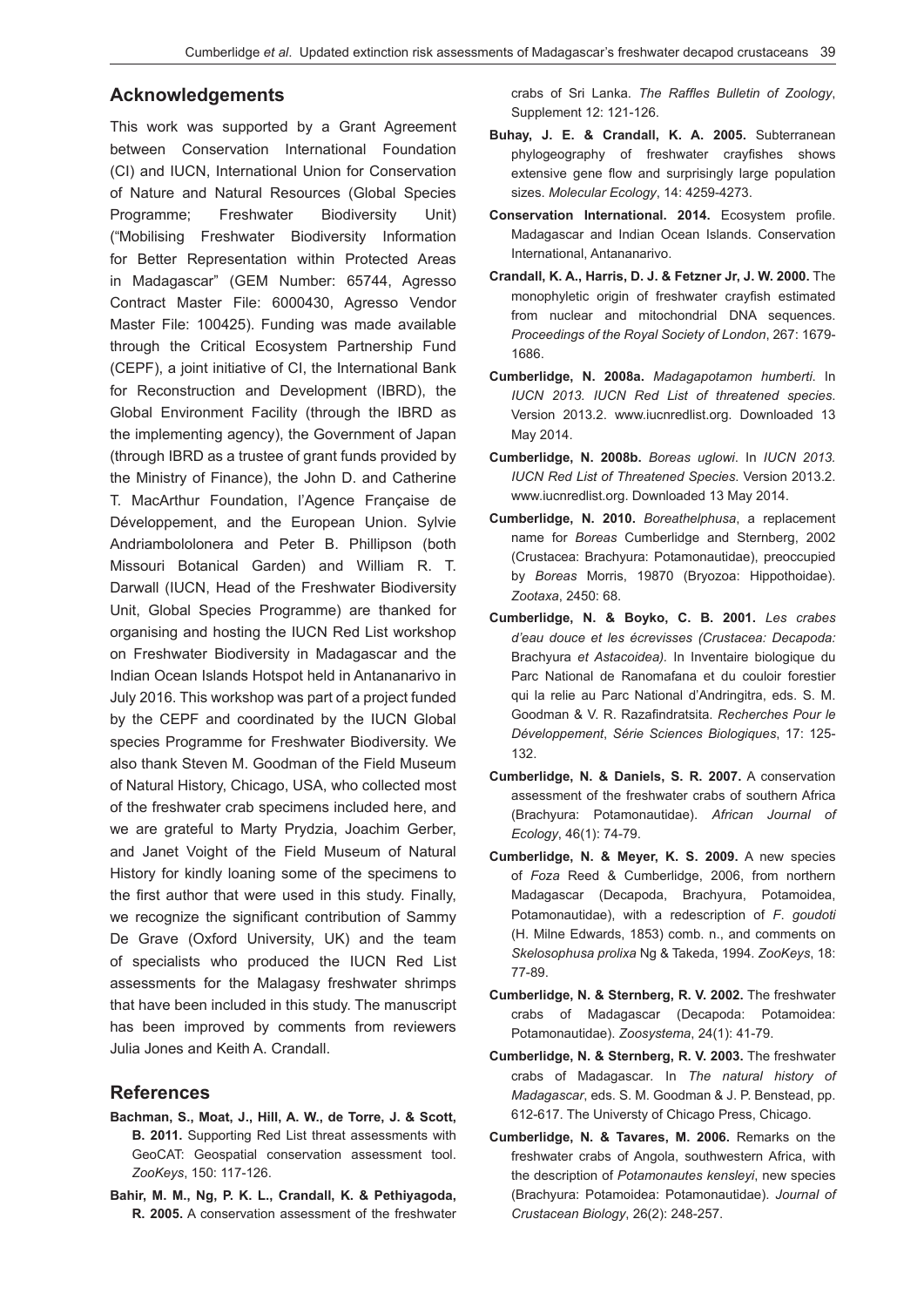- **Cumberlidge, N., Boyko, C. B. & Harvey, A. W. 2002.** A new genus and species of freshwater crab (Decapoda, Crustacea, Potamoidea) from northern Madagascar, and a second new species associated with *Pandanus* leaf axils. *Journal of Natural History*, 36(1): 65-77.
- **Cumberlidge, N., Fenolio, D. B., Walvoord, M. E. & Stout, J. 2005.** Tree-climbing crabs (Potamonautidae and Sesarmidae) from phytotelmic microhabitats in rainforest canopy in Madagascar. *Journal of Crustacean Biology*, 25(2): 302-308.
- **Cumberlidge, N., Marijnissen, S. A. E. & Thompson, J. 2007.** *Hydrothelphusa vencesi*, a new species of freshwater crab (Brachyura: Potamoidea: Potamonautidae) from southeastern Madagascar. *Zootaxa*, 1524: 61-68.
- **Cumberlidge, N., Sternberg. R. V. & Daniels, S. R. 2008.** A revision of the higher taxonomy of the Afrotropical freshwater crabs (Decapoda: Brachyura) with a discussion of their biogeography. *Biological Journal of the Linnean Society*, 93(2): 399-413.
- **Cumberlidge, N., Ng, P. K. L., Yeo, D. C. J., Magalhaes, C., Campos, M. R., Alvarez, F., Naruse, T., Daniels, S. R., Esser, L. J., Attipoe, F. Y. K., Clotilde-Ba, F.- L., Darwall, W. R. T., McIvor, A., Ram, M. & Collen, B. 2009.** Freshwater crabs and the biodiversity crisis: Importance, threats, status, and conservation challenges. *Biological Conservation*, 142: 1665-1673.
- **Cumberlidge, N., Klaus, S., Meyer, K. S. & Koppin, J. C. 2015a.** New collections of freshwater crabs from northern Madagascar, with the description of a new species of *Foza* Reed & Cumberlidge, 2006 (*Brachyura*, Potamonautidae). *European Journal of Taxonomy*, 109: 1-15.
- **Cumberlidge, N., Hobbs, H. H. & Lodge, D. M. 2015b.** Class Malacostraca, Order Decapoda*.* In *Ecology and general biology: Thorp and covich's freshwater invertebrates*, eds. J. Thorp & D. C. Rogers, pp. 797- 847. Academic Press, San Diego.
- **Daniels, S. R., Phiri, E. E., Klaus, S., Albrecht, C. & Cumberlidge, N. 2015.** Multi-locus phylogeny of the Afrotropical freshwater crab fauna reveals historical drainage connectivity and transoceanic dispersal since the Eocene. *Systematic Biology*, 64(4): 549-567.
- **Darwall, W. R. T., Smith, K. G., Allen, D., Seddon, M., McGregor Reid, G., Clausnitzer, V. & Kalkman, V. J. 2009.** Freshwater biodiversity: A hidden resource under threat. In *Wildlife in a changing world an analysis of the 2008 Red List of threatened species*, eds. J.C. Vie, C. H. Taylor & S. N. Stuart, pp. 43-54. IUCN, Gland.
- **Darwall, W. R. T., Holland, R. A., Smith, K. G., Allen, D., Brooks, E. G. E., Katarya, V., Pollock, C. M., Shi, Y., Clausnitzer, V., Cumberlidge, N., Cuttelod, A, Dijkstra, K. D. B., Diop, M. D., Garcia, N., Seddon, M. B., Skelton, P. H., Snoeks, J., Tweddle, D. & Vie, J. C. 2011.** Implications of bias in conservation research and investment for freshwater species. *Conservation Letters*, 4: 474-482.
- **Davidson, N. C. 2014.** How much wetland has the world lost? Long-term and recent trends in global wetland area. *Marine and Freshwater Research*, 65: 934-941.
- **De Grave, S., Pentcheff, N. D., Ahyong, S. T., Chan, T. -Y., Crandall, K. A., Dworschak, P. C., Felder, D. L., Feldmann, R. M., Fransen, C. H. J. M., Goulding, L. Y. D., Lemaitre, R., Low, M. E. Y., Martin, J. W., Ng, P. K. L., Schweitzer, C. E., Tan, S. H. & Wetzer, R. 2009.** A classification of living and fossil genera of decapod crustaceans. *Raffles Bulletin of Zoology*, Suppl. 21: 1-109.
- **De Grave, S., Smith, K. G., Adeler, N. A., Allen, D. J., Alvarez, F., Anker, A., Carrizo, S. F., Klotz, W., Mantelatto, F. L., Page, T., Shy, J.-Y., Villalobos, J. L. & Worwor, D. 2014.** Dead shrimp blues: A global assessment of extinction risk in freshwater shrimps (Crustacea: Decapoda: Caridea). *PLoS ONE* 10(3): e0120198. doi: 10.1371/journal.pone.0120198
- **International Institute for Sustainable Development (IISD). 2014.** IUCN World Parks Congress. 2014. Summary report. www.iisd.ca/iucn/wpc/2014, 89(16): 22 November 2014.
- **IUCN. 2004.** IUCN Red List assessment of Madagascar's freshwater fishes. IUCN, Gland.
- **IUCN. 2012.** IUCN Red List categories and criteria Version 3.1. Second edition. IUCN, Gland.
- **IUCN. 2014a.** Red List assessment of Madagascar's freshwater fishes. IUCN, Gland.
- **IUCN. 2014b.** IUCN Red List of threatened species. Version 2014.3. Available at: www.iucnredlist.org.
- **IUCN. 2016.** A global standard for the identification of Key Biodiversity Areas. Version 1.0. 1st edition. IUCN, Gland.
- **IUCN Standards and Petitions Subcommittee. 2016.**  Guidelines for using the IUCN Red List categories and criteria. Version 12. http://www.iucnredlist.org/ documents/RedListGuidelines.pdf.
- **Jones, J. P. G. 2010a.** *Astacoides betsileoensis*. The IUCN Red List of threatened species 2010: e.T2188A9335181. http://dx.doi.org/10.2305/IUCN. UK.2010-3.RLTS.T2188A9335181.en. Downloaded on 01 October 2016
- **Jones, J. P. G. 2010b.** *Astacoides caldwelli*. The IUCN Red List of threatened species 2010: e.T2187A9332994. http://dx.doi.org/10.2305/IUCN.UK.2010-3.RLTS. T2187A9332994.en. Downloaded on 01 October 2016.
- **Jones, J. P. G., Rasamy, J. R., Harvey, A., Toon, A., Oidtmann, B., Randrianarison, M. H., Raminosoa, N. & Ravoahangimalala, O. R. 2009.** The perfect invader: A parthenogenic crayfish poses a new threat to Madagascar's freshwater biodiversity. *Biological Invasions*, 11: 1475-1482.
- **McLellan, R. Lyengar, L., Jeffries, B. & Oerlemans, N. (eds.) 2014.** *Living planet report 2014*: S*pecies and spaces, people and places.* WWF, Gland.
- **Meyer, S. K., Cumberlidge, N. & Koppin, K. C. 2014.** A new genus and species of freshwater crab from